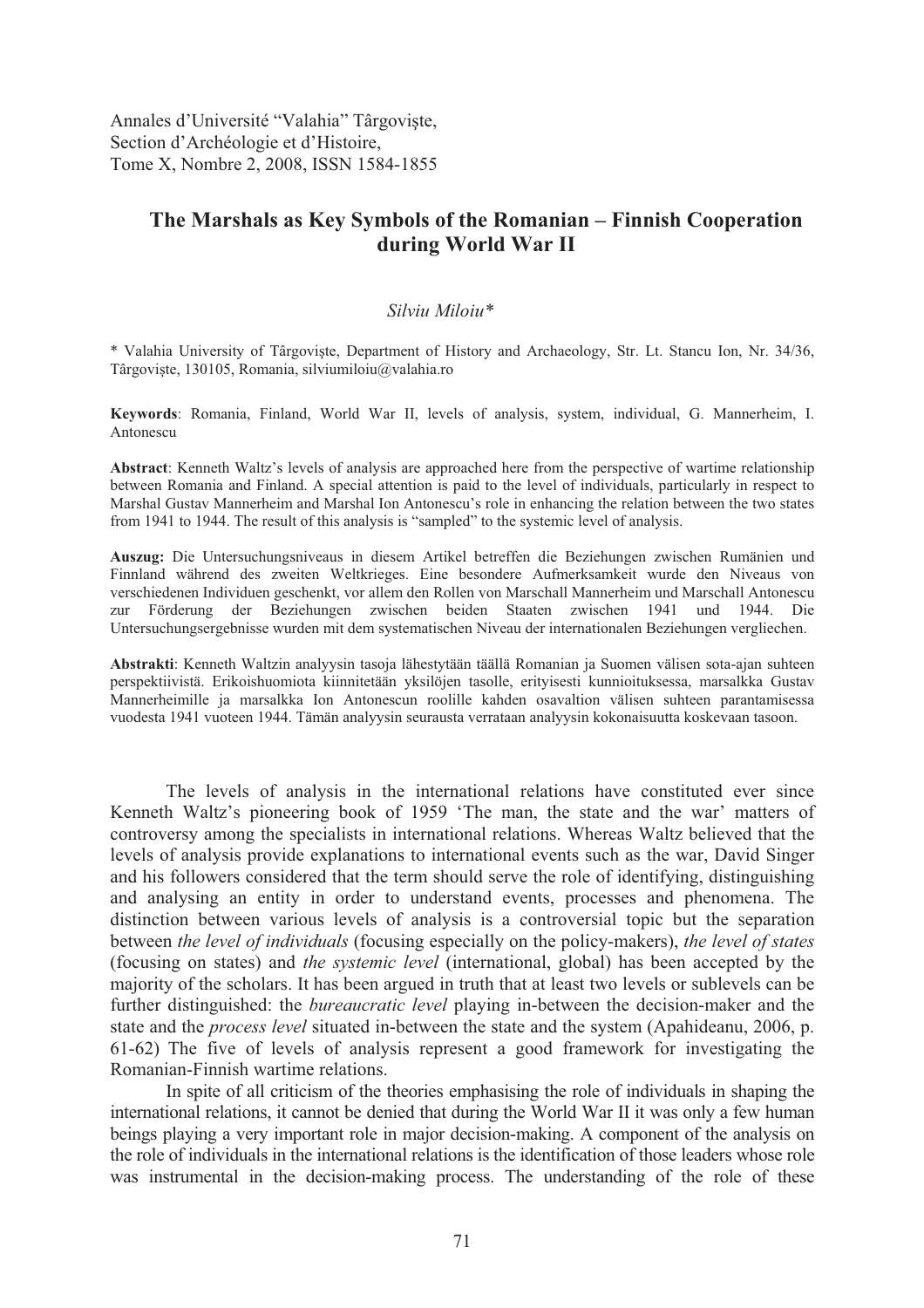individuals in shaping the international relations cannot be dissociated from their personality traits, biography, the domestic and international circumstances in which they acted and the type of leadership they stood for or it was supposed to symbolise (Apahideanu, 2006: 63).

The identification of the key actors in the Finnish-Romanian relation-building is therefore one of the aims of this article. The study of documents show that the most important Romanian actors behind the construction of the wartime relation between the two states were Romania's dictator, Ion Antonescu, and his namesake Mihai Antonescu, vice-Prime Minister and foreign minister between 1941 and 1944. Although M. Antonescu distinguished himself as the initiator and the main promoter of the cooperation between the two states, it is difficult to believe that he could have gone so far as he went in this direction without having I. Antonescu's agreement. Indeed, the documents tell the story of an increased interest on the part of I. Antonescu for furthering the relations with the small Nordic brother-in-arms that went hand in hand with the propaganda about the similarities between the countries of the two marshals and with the increased prestige and influence Finland played in the *Festung Europa* in the first years of war. The two Antonescus understood that developing good relations with Finland, a country which started to be generally regarded as a part of the same subsystem of the international relations, served the interests of Romania insofar as it increased Bucharest's external prestige and credibility by the association with a democratic state widely regarded as a victim of Soviet Union. The relation with Finland also increased its capacity, in case of a Wehrmacht victory over Soviet Union, to promote a foreign policy agenda and resist German pressures. Additionally, the Romanian leadership wanted to challenge in Finland the substantial Hungarian propaganda favoured by the kinship of the Finns and the Magyars.

On the Finnish part, the first level of decision-making, even in regard to the development of the relations with Romania, was occupied by several political and military figures, a consequence of the substantially more democratic political establishment. This holds true even in wartime when the decisions tend to be concentrated in a few hands and the democracy temporarily limited. The main artisans of this relationship were President Ryti, Commander-in-Chief and then President Marshal Mannerheim and the foreign ministers Rolf Witting and Henrik Ramsay. Prime ministers Johan Wilhelm Rangell, Edwin Linkomies or Antti Verner Hackzell played a less important role in this respect, the second being even considered a man sharing the Hungarian point of view in the Transylvanian dispute with Romania.

The Finnish leadership was split over the significance of Romania in the European system of international relations. Consequently, the Finnish foreign policy tended to be less enthusiastic than Romania's in working towards the improvement to a level of confidentiality of the relations between the two states. The association with Romania was naturally not equally profitable for a country still maintaining a democratic system of governance and diplomatic ties with the United States, still regarded even after its engagement in the Operation Barbarossa maybe as a peripheral, but however a part of Western Europe. Nonetheless, realists such as Ryti and Mannerheim held the relation with Romania important. They seem to have believed that as members of the same subsystem of international relations, the two states did best if they developed a mutually profitable relation. Pro-Germans and anti-Communists such as Witting even considered that the two countries could play an important role in disintegrating Soviet Union and eliminating the Russian threat for the future, an aim achievable in concord or even concert. Finally, politicians with pro-Western moderate leanings remembered well Romania's pro-Western stance during the interwar period and considered that by emphasising the defensive character of their war and the circumstances which led them into the conflagration will find a more sensible audience in Western Europe. Some of the Finnish decision-makers, first and foremost Marshal Mannerheim, still had memories from the First World War Romania and maintained a feeling of nostalgia towards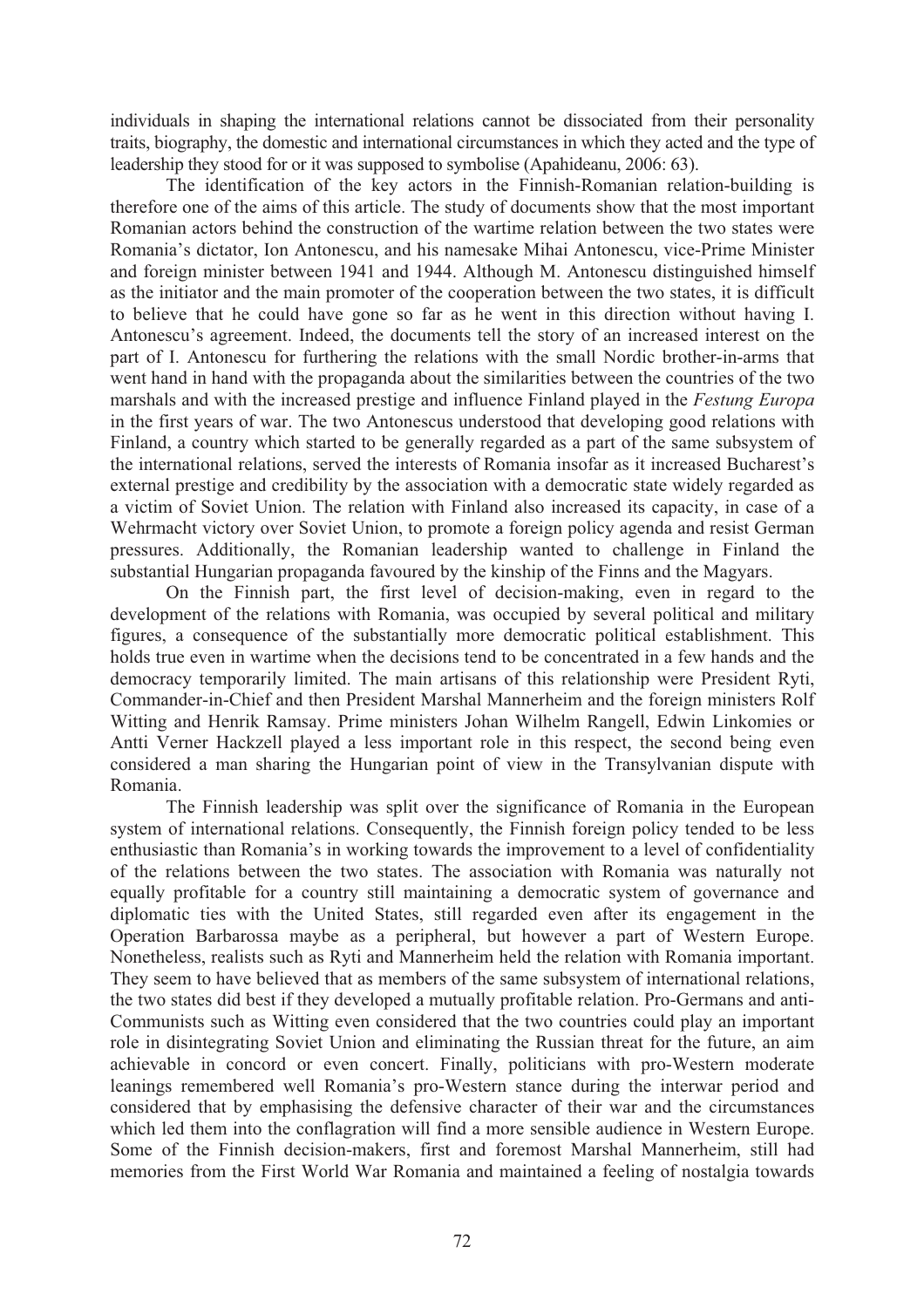this country. In developing the relations with Romania they maintained certain limits imposed by the resistances they met from, for instance, the pro-Hungarian politicians such as Linkomies and from the Hungarian Legation or were hindered by their insufficient knowledge of the Romanian culture and politics.

Although part of a diplomatic mechanism, the envoys of Romania to Helsinki Noti Constantinide, George Duca and George Caranfil and especially the Finnish envoy to Bucharest Hjalmar Palin were key figures in advancing the Romanian-Finnish relations. It is only because they had a subordinate role and were part of the diplomatic mechanism which induces us to consider their role in this relation-building in the bureaucratic level.

The value of a symbol in the Romanian-Finnish relation-building during the wartime was the parallel between the two marshals situated at the helm of the Romanian state and army, Antonescu, and in the leadership of the Finnish Army, Mannerheim. It would not be perhaps misplaced to reveal the main personality traits of the two military and political figures and to approach their merits in bringing about a substantial positive change in the Romanian-Finnish relation.

At the beginning of March 1946, already a legendary figure, Carl Gustaf Emil Mannerheim, marshal of Finland, resigned his position of President of Finland, after two years of intense efforts to extricate his country from the danger of communisation. An old man in poor health, the marshal of Finland had accepted to highest state position on August 4, 1944 without the satisfaction generally felt by a man who reaches such an important status, rather with a sigh of resignation. Twenty-five year before Mannerheim strove for this position being defeated in the presidential elections held in July 1919 by K.J. Ståhlberg, nicknamed Finland's Wilson. At the time the name Mannerheim was anathema to the left who called him "the butcher of the workers" for his role in the Finnish Civil War (1918) (Paasivirta, 1988: 184).

Mannerheim's merit during his one and a half years of presidency until he handed the State Council his resignation on March 4, 1946 was to extricate his country from the war against Soviet Union, manage the war against Germany, organise free elections and create the new domestic political cadre for Finland's democratic development in the post-war period, avoiding the communisation of the country and its enslavement to Soviet Union. Worried about the effects of the Soviet pretension of leasing the base of Porkkala, close to Helsinki, Mannerheim was not, however, very optimistic that his political program would ever be achieved (Polvinen, 1986: 34-35). Even as he resigned as the chief of state, his doubts, fed by his strategic views, have not vanished (Paasikivi, 1985: 37).

On the other hand, at the end of Mannerheim's mandate at the southern angle of the former Axis front against Soviet Union Romania had gone a long way towards a Communist regime. While the Finnish marshal took possession of his new propriety in Kirkniemi, 60 km. west of Helsinki, the Romanian marshal Ion Antonescu was brought in front of an execution squad who executed him on June 1, 1946. The former white general Mannerheim survived his former comrade on the Romanian front during World War I four years and a half and passed away in a Swiss hospital in Lausanne. Mannerheim died on January 27, 1951, 23.30 according to the Central European time zone, January 28, 0.30 according to Helsinki time. Exactly 33 years had elapsed from the beginning of the Finnish Civil War when the white general made his controversial entrance in the history of his country (Screen, 2000: 253).

Nothing looks less congruent than the destiny of the two countries, Romania and Finland, after 1945. Nothing looks less different than the course of life of the two marshals, Antonescu and Mannerheim. At first sight, nothing links one's destiny with another less than that of the two personages, one of them ended up by being executed as a war criminal and the other one venerated as a hero. The two marshals have not been even members of the same generation, Mannerheim being 15 years older than Antonescu. The former is born on June 4,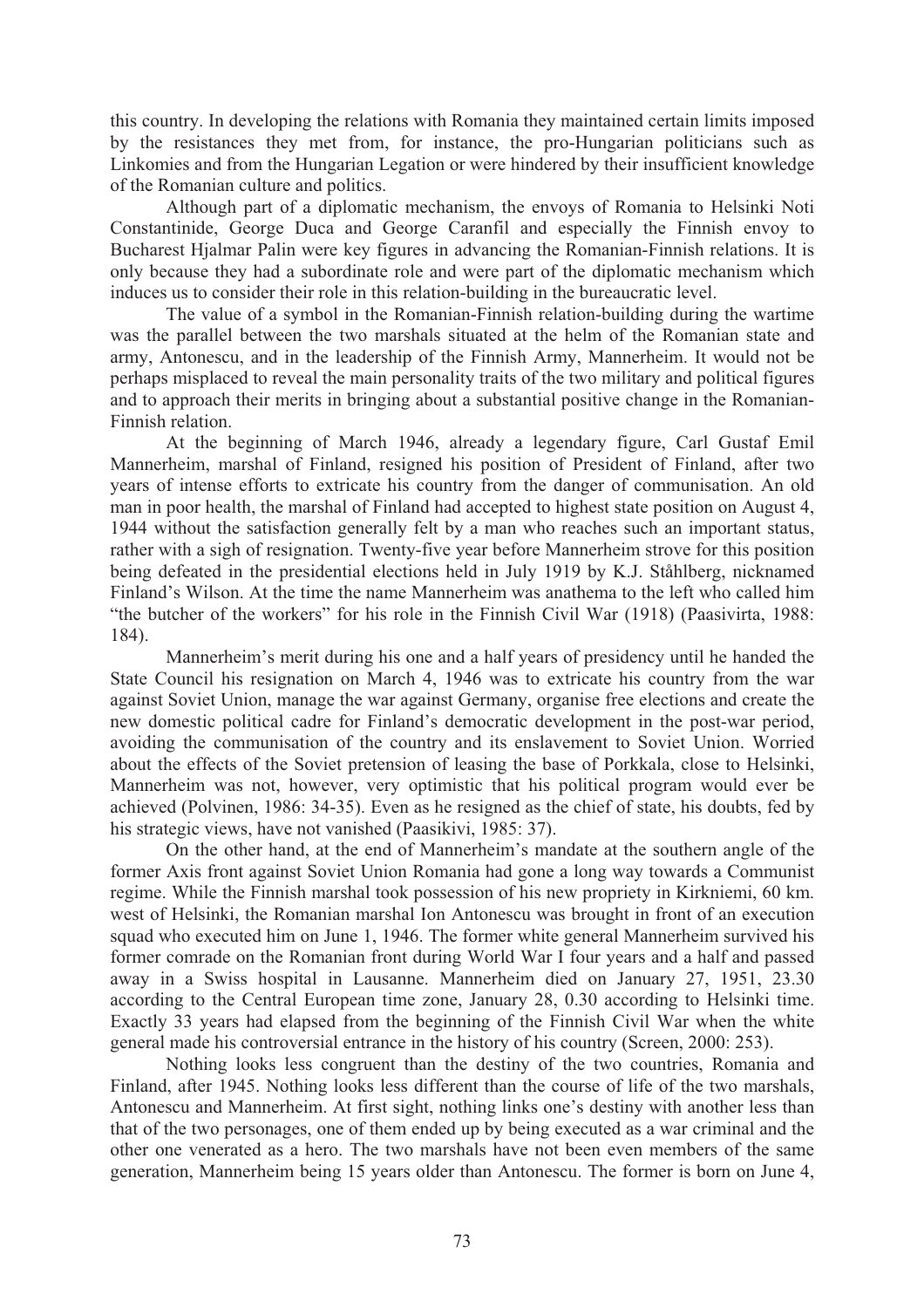1867 in his family domain in Louhisaari, south-western Finland, close to the town of Turku. His family, of Dutch origin, with family links in the Netherlands, Sweden and Finland was considered already at the beginning of the  $19<sup>th</sup>$  century a part of the Finnish aristocracy distinguishing themselves by brilliant careers in administration and military. His father was a Liberal-minded writer and translator convinced that Finland belonged to the Western civilisation.

The future marshal grew up the future marshal in a lofty familiar environment (Screen, 1970, p. 18-19). Young Mannerheim was requested to converse each weekday in a different foreign language. Not an oddity among the Grand Duchy's elite, the language his parents took care the least that their son learned was Finnish. Eventually, Gustav Mannerheim transformed himself from the rebel expelled from the Hamina cadet school to the serious, resistant and brave officer of the Russian Army. His heroism and capacity proven during the Russian-Japanese 1904-1905 war, while fulfilling the task assigned on him of gathering intelligence from Asia during 1906-1908 and during the World War I gained him a good name.

Ion Antonescu was born on June 2, 1882 in Pitesti in a family from where he inherited his passion for the military career. His father was an office captain in the army and his mother was born into a boyar family (Rotaru, 2002: 34-35). Antonescu's family belonged to the petit bourgeoisie which was lower than Mannerheim's more patrician social class. His education was nonetheless a distinguished one, the young Antonescu proving himself capable of joining if not the aristocracy at least the meritocracy. As opposed to Mannerheim, Antonescu has never crossed a rebel phase of his life. He was almost always ahead of his colleagues in learning caring for his education with an atypical gravity for his age. Mannerheim was born and raised up in a cosmopolitan environment, his education and career in the Russian Army further contributing to shape and emphasise his spirit of openness to other cultures' values. Conversely, Antonescu was educated in the Romanian patriotism traditions and values. However, he too was sensible to the values of other cultures, especially of the French culture, and spoke fluently the French language.

In their physical appearance and temperament the two marshals did not have many common features. With a severe expression, a bony face, red-haired, rather short, the first feeling that Antonescu arose around him was anxiety, his severity and apparent insensibility making him feared by his subordinates (Barbul, 1992: 2-3). Throughout his life as an officer and politician he rarely found occasions to have fun. Like Antonescu, Mannerheim was a busy and dynamic man. He nevertheless enjoyed any time he could spend his time on horseback, hunting, playing golf, travelling or listening music. He also liked fine food, drink and cigarettes, reading and during his youth and maturity seems to have been quite chivalrous if not downright courteous to women. A tall (187 cm) and attractive man, elegantly dressed, emanating an air of health and power, Mannerheim believed that he ought to use the advantages of his good look in order to impose on his subordinates. The Finnish marshal alternated a cold expression when he was discontent with a reserved one when he was uninterested in the topic. Sometimes he manifested an artificial politeness. Quite frequently however he showed benevolence to his interlocutors, especially when he was in a good mood and interested in the topic of conversation (Screen, 2000: 256-257).

During his 1946 trial Antonescu was condemned, among other invented accusations, for the Holocaust against the Jews. This is perhaps the accusation that even his most arduous supporters would find difficult to disregard. It cannot be denied the more profound roots of the Romanian anti-Semitism, which had an influence also in the army, being shared by many officers. Yet, Antonescu's anti-Semitism, the way it manifested when he governed Romania, seems to have sprung from Antonescu's belief that the Jews from Bessarabia and Northern Bucovina had taken and continued to take a hostile attitude against the Romanian state, authorities and army. Antonescu intended to evacuate the Jews from the two provinces to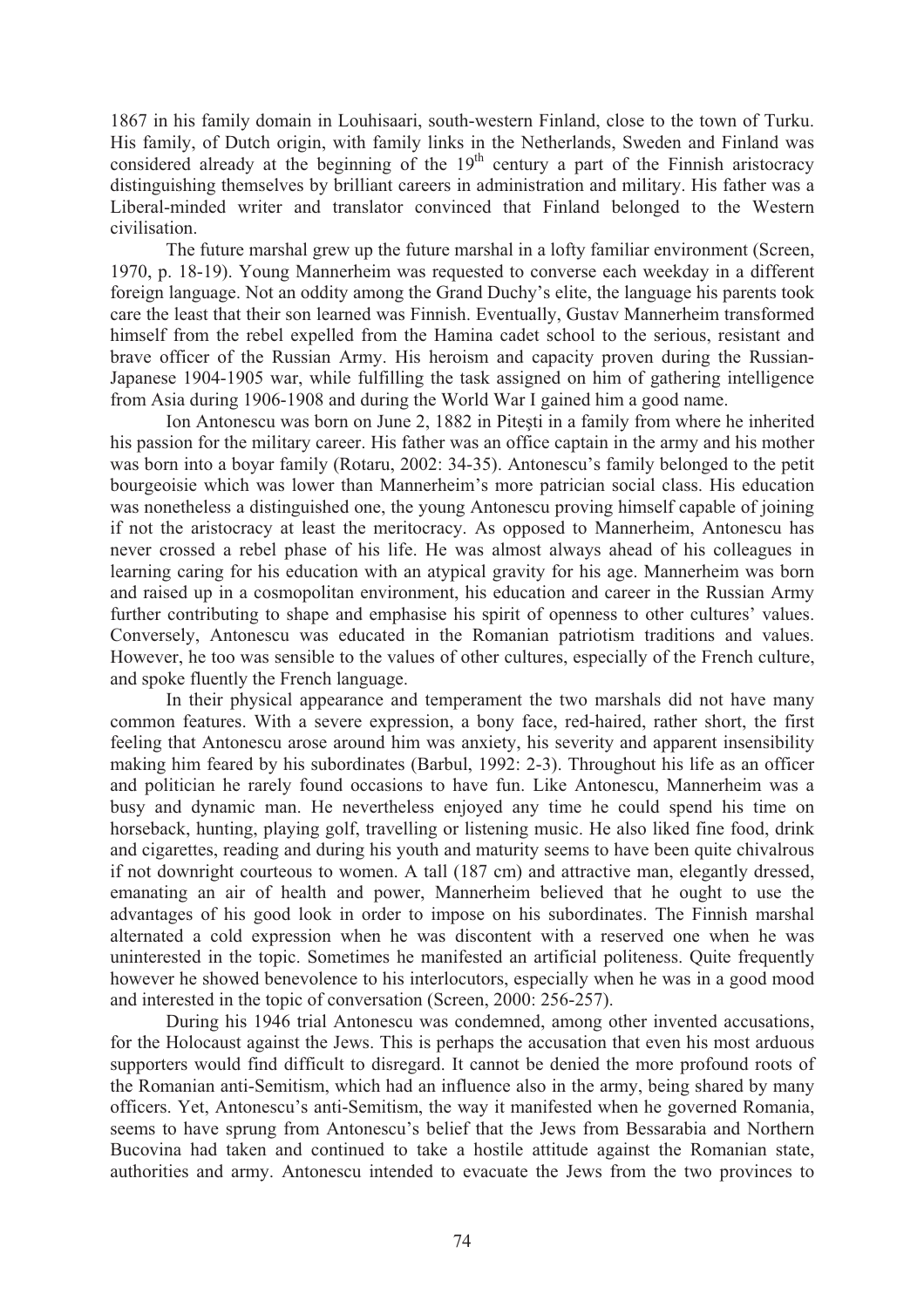Transdniestria, a province situated in east of the river Dniester. His long-term policy perhaps was not to exterminate the Jews but to encourage them leave Romania (Dutu, Dobre, 2002: 27). Regardless his intention, some 200,000 Jews is claimed to have fallen prey to his regime. On the other hand, out of not entirely cleared reasons Antonescu spared the life of a half of Romania's Jews.

If Romania hosted a significant Jewish minority, in Finland lived only 10,000 Jews. Only eight of them, not holding the Finnish citizenship, suffered during wartime persecution in the form of their extradition to the German authorities. Mannerheim numbered among those Finns who opposed the broadening of the German program of anti-Jewish Holocaust over Finland, without however arrogating a special merit in this: 'my contribution to the Jewish cause was insignificant. I didn't do anything more than any person guided by a true spirit of justice' (Rautkallio, 1987: 259-260). Deserved or not, Mannerheim's image is associated to that of the benefactors of the Jewish people whereas Antonescu's to Holocaust and anti-Semitism.

Different by their birth, partially by their education, temper, behaviour, public image and end of career and life one may ask if there was any common feature linking the two destinies. The first answer, the most obvious one, is that both of them managed to fully consecrate themselves in both the military and political careers. Interestingly enough, they shared the passion for the arm of cavalry becoming cavalry officers. Mannerheim was the providential general of the white army who fought and won over the red army in 1918. Favourable to the Entente, Mannerheim distanced himself from the pro-German regime assuming power in the aftermath of the civil war and became in the fall of 1919 for over a half a year Finland's regent. Returning to the public life in 1931 in his new capacity of chairman of the Defence Council, Mannerheim lobbied for Finland prepare for the worst by caring for a serious preparation of the army and by allocating consistent funds for the acquisition of war materials. In his memoirs the Finnish eminent soldier dedicates an ample space to his efforts, often ending in failure, to convince the politicians on the necessity to strengthen the army capacity (Mannerheim, 2003: 153-159). In spring 1939 Mannerheim presented the dramatically bad situation of the Finnish Army while Soviet Union was manifesting hostility towards his country (Trotter, 2002: 13).

An officer showing exceptional military and moral qualities proven during the World War I when he was General (later marshal) Constantin Prezan's right hand, Antonescu was promoted to brigade general on May 10, 1931. Appointed deputy chief of the General Staff on December 1, 1933, General Antonescu made efforts in the direction of drawing the first comprehensive plan for the supply of the army spread out over ten years (Rotaru, 2002: 55). In a similar way with Mannerheim's strivings, Antonescu's efforts were hindered by politicians who understood nothing from the dangers their countries might face in the future.

The full military consecration of the two officers came with their involvement, at the head of their national armies, in the wars against Soviet Union. During the Winter War (Talvisota), Mannerheim's authority reached the climax. The 72 year-old marshal stood at the head of his country's successful resistance against the Red Army's striving to conquer Finland from November 30, 1939 to March 13, 1940 (Warner, 1967: 145). It was a war Mannerheim did not want and against which he energetically advised the Finnish political leadership. The difficulties associated to the active command of the army did not end with the signature of the onerous Moscow Peace Treaty of 1940 but continued during the Continuation War (Jatkosota) from June 25, 1941 to September 19, 1944. Once again, with Mannerheim at their helm the Finnish Army resisted to the Soviet efforts to occupy the Finnish territory and concluded the armistice with the Finnish Army controlling most of its national territory except for Lapland occupied by the German Army.

At his turn, Antonescu won the admiration of his compatriots by setting free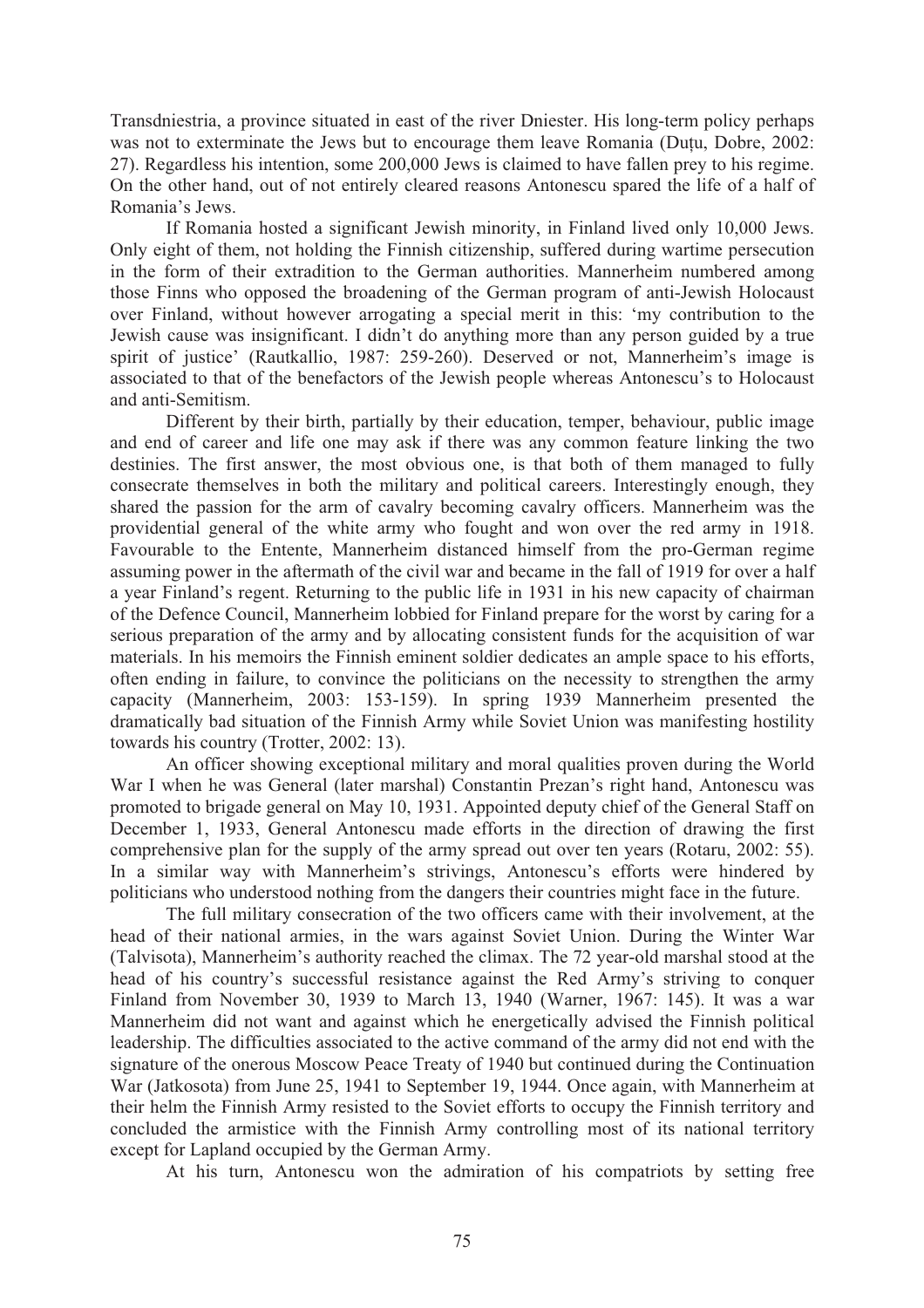Bessarabia and Northern Bucovina in July 1941 with the support of mixed Romanian-German military units. Another outstanding victory for Antonescu and the Romanian Army was the occupation of Odessa following a bloody battle lasting from August to October 1941. This victory brought Antonescu Hitler's praise but also Romanian opposition's criticism. On contrary, Mannerheim, aware of the strategic and military importance of Leningrad to Soviet Union, refused to take part in a military operation designed to capture the town. In the summer of 1944 a portion of eastern Romania was under Soviet occupation, Antonescu preparing the defence in Moldova. He was removed from power while the fighting was still going on.

As a consequence of his great merits in the reintegration of Bessarabia and Northern Moldova in the Romanian territory, Antonescu was promoted marshal by King Mihai I on August 22, 1941. For his merits, Mannerheim received once again the baton of marshal after a year.

The two outstanding soldiers also reached at the head of their countries. Both of them identified with the major interests of their communities which they wanted to defend in the most difficult times of their countries' history. Mannerheim extricated his country from the situation of a German satellite in December 1918 and again reassured his nation between 1944 and 1946 that the country will not be communised. Antonescu took upon himself the burden of governing a country with its borders ruined, in a moral breakdown, neighbouring a Soviet Union still manifesting offensive intentions vis-à-vis Romania. His political program ended in failure and he was not entirely innocent of this outcome but his power to fight against Soviet Union remained in the collective memory of his nation. In their capacity of chiefs of states and leaders of the armies, the two allies without alliance, Mannerheim and Antonescu, had to draw a conclusion in the summer of 1944 from Red Army's victories. Both of them were men of word who placed a special importance to avoiding a war with their former brothers-in-arms in case they broke out from the Axis' camp. While Mannerheim found the strength to write a letter to Hitler, at the beginning of September 1944, explaining the reasons for Finland's intention to abandon the war (Mannerheim wrote to the Führer: ....Germany, even if the fate will not grant the success to our armies, will continue to exist. Nobody can give Finland the same guarantee") (Mannerheim, 2003: 339.), Antonescu, whose country's geopolitical situation was more complicated, had attempted to postpone this moment until finding a more favourable frontline situation. On August 23rd, King Mihai seized the initiative and Antonescu, was he really willing to break with the Germans or not, was put out of action. Mannerheim assured his country's political and military stability while Antonescu spent his time as a war prisoner in Soviet Union.

Both Mannerheim and Antonescu shared the sympathy for the Right without themselves being ideologues or understanding very well the vocation of ideologies. Both of them flirted during their lifetime with authoritarianism. To the luck of his country and his posthumous image Mannerheim hesitated to establish an authoritarian regime in 1919, eventually becoming uninterested in political adventures. On the contrary, the younger Antonescu did not hesitate to continue on King Carol's authoritarian line, trying to surround himself by persons he considered capable of restoring Romania's inter-war borders (Hillgruber, 1994: 133). The two marshals coquetted for a short while with their country's extreme right where they admired its nationalism and especially its desire to strengthen the state against Soviet Union. They turned against the excesses of the Lapua Movement and the Legionnaire Movement (regarding Antonescu, see Beldiman, 2002: 92-98; regarding Mannerheim, see Trotter, 2002: 28) when they understood better the revolutionary character of these political movements. Unlike the right-wingers who aimed at mobilising the masses and pensioning the old elites, conservatives such as the two marshals represented the old elites willing to maintain the traditional social hierarchies and spread paternalistic ideas to the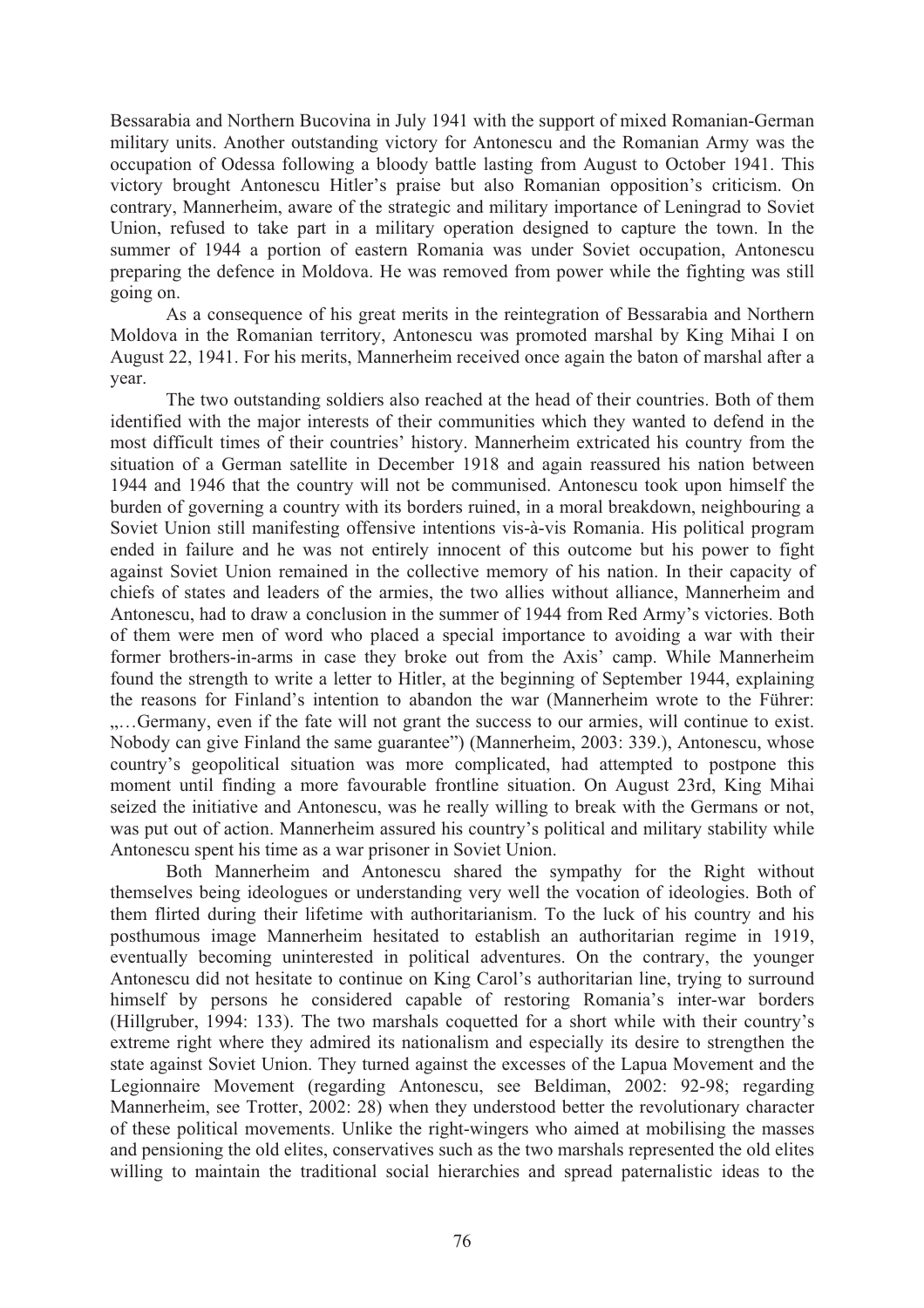masses (Vares, 2002: 22). It was not by chance that the two marshals patronized institutions of social assistance.

Finally, one of the most consistent political credos of the two marshals was the anticommunism. It is a paradox that it was exactly the Bolshevik revolution, the historic event that Mannerheim and Antonescu hated the most, which raised the two marshals to prominence. This is more obvious with Mannerheim, attached to the Russian monarchy, who planned his return to Finland in 1918 from the perspective of the continuation of the struggle against the left wing. His anti-Communist struggle did not end in 1918 the following year he nurturing the hope that, supported by British and French troops, he will remove once and for ever the red threat from Russia. From 1939 to 1944 Mannerheim led the struggle against the Red Army. Antonescu numbered among the planners of the disarming of the Bolshevised Russian troops from Socola and from across Moldova that endangered the main Romanian national institutions including the monarchy and the military stability of the country (V.Fl. Dobrinescu, H. Dumitrescu, 2002: 75). From June 1941 Antonescu started an 'anticommunist crusade' in the east, a propaganda concept accompanying the war efforts of the Romanian Army. Unlike Mannerheim who learned from his youth to praise the qualities of the Russian people and knew Russia's strategic priorities, Antonescu, such as many of his Romanian contemporaries, despised the Russian people and failed to comprehend the Russian susceptibilities. Therefore, he went too far in the war against Soviet Union, including in the field of propaganda. It is also true that Antonescu's task during 1941-1944 was more difficult. Antonescu vested in himself both the political and military supreme authority, placed at the top of his priorities the raising of his country's morale and wanted first and foremost Romania's reunification both in the east and in the west.

It must be pointed out that none of the two marshals was pro-German. The two marshals respected and appreciated the Wehrmacht but Antonescu was known as a pro-French and pro-British and Mannerheim as a pro-British. The two marshals accepted the cooperation with the Wehrmacht out of realistic not sentimental considerations.

But did the two political and military figures something more in common than their military excellence, their capacity to sacrifice themselves for their countries and to take responsibility in difficult situations, the conservatism and the anti-Communism? All serious Mannerheim's biographers have mentioned in less or more details Mannerheim's participation in command of the Russian  $12<sup>th</sup>$  Cavalry Division starting with December 1916 in the battles on the Romanian frontline. Mannerheim's assigned task was initially that of taking a defensive position on a frontline situated about 40 km, north of Focsani reporting to General Alexandru Averescu, the commander of the Romanian  $2<sup>nd</sup>$  Army, the most outstanding Romanian frontline commander of the World War I (Mannerheim, 2003: 50-51). Mannerheim was eventually promoted to the position of commander of the Vrancea Group constituted of mixed Russian and Romanian troops. The group consisted of four cavalry and two infantry divisions and an infantry brigade. During December 1916 and January 1917 the Finnish general contributed to the stabilization of the mountainous front down rivers Susita and Putna. Although he remained for a short period of time in Romania, Mannerheim managed to establish close relations with Romanian officers. At the end of January 1917 he left the Romanian front at the head of his division (Screen, 1970: 112). Following his departure from the Romanian front Mannerheim was awarded Mihai Viteazul Order,  $3<sup>rd</sup>$  Class. It is difficult to prove unless new documents are found if the two future marshals – Mannerheim and Antonescu – have ever met each other. We assume that this is not likely to have happened. General Mannerheim remained on the Romanian frontline for only about a month at a time when Major Antonescu acted as chief of the Operations Section of the General Staff situated behind the frontline. General Prezan had appointed Antonescu to this position on December  $5<sup>th</sup>$ , 1916 (Rotaru, 2002: 43). We found throughout our researches no mention to such a meeting.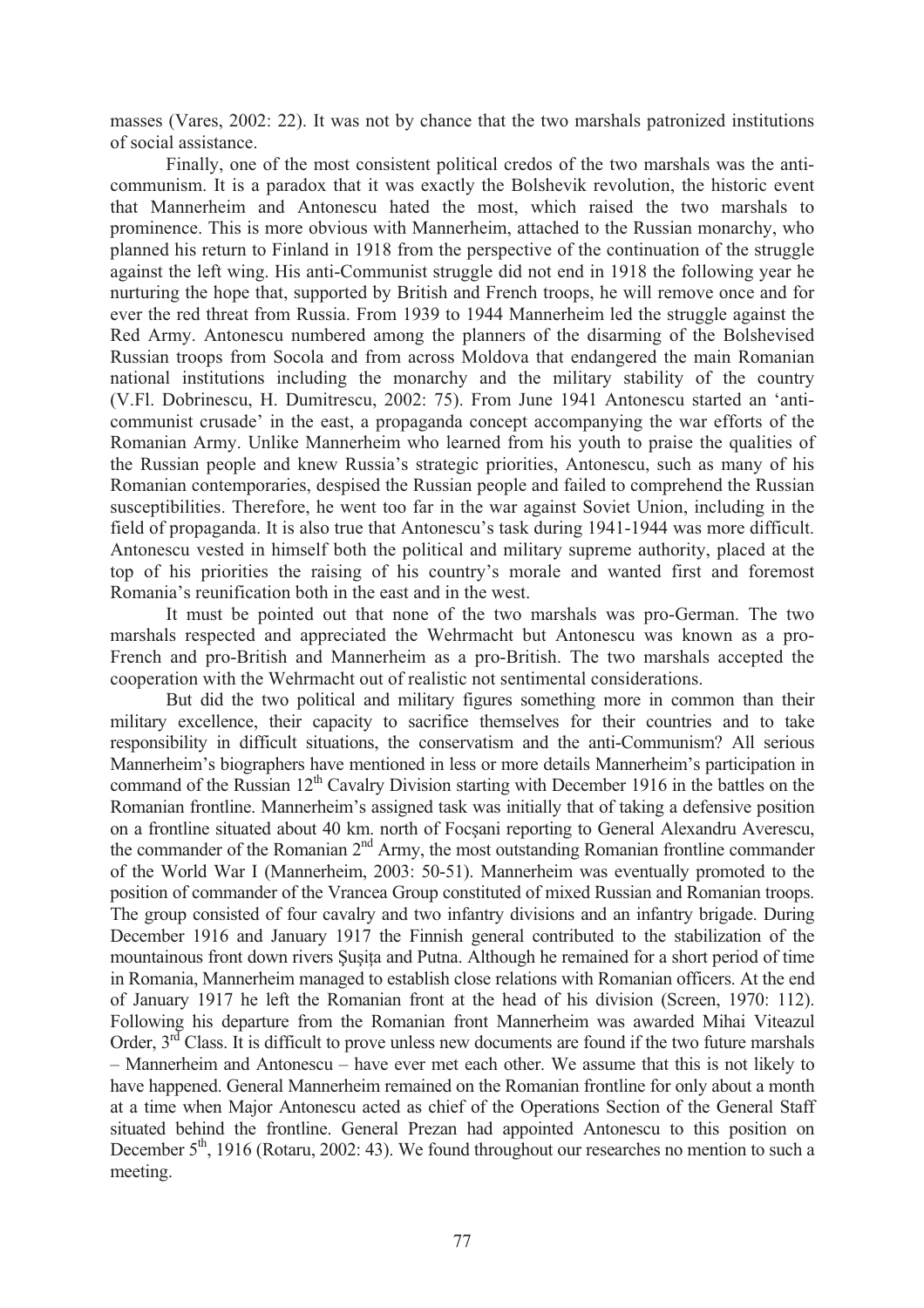The second time when the two upper officers found themselves engaged in the same struggle, one in the south, the other one in the north, was during the anti-Soviet war of 1941- 1944. The reasons for which the two countries engaged in the war were fairly similar: their desire to reintegrate in their national body the provinces Soviet Union had annexed the year before. The two political and military leaderships pursued pretty similar objectives but the means were only partly similar. It must be remembered that already from July 1941 the two states had agreed on a permanent consultation and on a program of strengthening their political, economic, cultural and military bonds (Minutes of the meeting between Mihai Antonescu and Hjalmar Palin, AMAE, Folder 71/1920-1944, Finland, vol. 17, 6-7).

Mannerheim's  $75<sup>th</sup>$  anniversary was celebrated in Bucharest with the festive presentation of the movie 'Finland in the war' prefaced by a conference titled 'Finland's heroic struggle'. The speaker was the professor of Helsinki University V. J. Mansikka. The event was not attended by I. Antonescu, but King Mihai I and Mihai Antonescu took place in the audience (ANIC, Folder Ministry for National Propaganda. Domestic Press, File 601/1941, 200, 205-206). On the other hand, the Finnish authorities awarded Antonescu in January 1942 the Grand Cross with Swords of the Finnish White Rose (KA, Folder Risto Ryti, Microfilm VAY 4048). The occasion was used in order to strengthen the already amiable relations between the two states (Minutes of the meeting between M. Antonescu and Palin of January  $22^{nd}$ , 1942, AMAE, Folder 71/1920-1944, Finland, vol. 17, 41; see also Constantinide's telegram no.  $4/29$  of February  $2<sup>nd</sup>$ , 1942, 42).

Already in the epoch parallels were drawn between the figures of the two marshals. In an article published on order from the Ministry of National Propaganda, the Romanian newspaper 'Curentul' of June 5, 1942 emphasised that the Finnish and Romanian peoples shared a common history and destinies 'being led to triumph by two Marshals who have proven great men both in peace- and wartime, who have never abdicated from their firm beliefs, who have never been mistaken because in them resides lucidly the conscience of the peoples from which they grew up in order to bring them on the avenues of honour and glory' (ANIC, Folder Ministry for National Propaganda. Domestic Press, File 649/1942, 6).

It would be difficult today to claim the absolute parallelism of the destiny of the two nations that left the war in a partly different situation and with different perspectives. The two heroes of 'Curentul' have demonstrated that they too could be wrong and that the glory is not always the only way to promote one's national interests. They were not supermen. Each of them has demonstrated that he can be mistaken in their political and military calculations, in the treatment of ethnic minorities (in Antonescu's case) or political enemies (in Mannerheim's case). Antonescu has made a very grave mistake by deporting and practicing mass killing against the Jewish and Rroma minorities in Transdniestria. During and in the aftermath of the Finnish Civil War Mannerheim failed to take measures capable of preventing the death of thousands of supporters of the reds. The two personages have proven different personality and behavioural features. What made for the aureole of the two national figures was their eagerness to identify with their country's interest and honour, their power and courage to take up arms in order to defend the rights and interests of their countries, even against a great power such as the Soviet Union was, their self-sacrifice of taking responsibility in the most difficult times in their history. One way or another, the two old soldiers represented the last redoubt of their countries at a time when it seemed that all the others have fallen apart. Regardless their different end of life, none of them was a tool in Hitler's hands; both of them attempted to promote their nation's interests within the circumstances, even when they joined the Wehrmacht against the Red Army. It was Soviet Union's aggressive policy of 1939-1940 in Poland, the Baltic States, Finland and Romania which created the circumstances in which the two nations joined the anti-Soviet front. Marshal Antonescu's as well as President Ryti's trials were nothing more than political trials, which could have been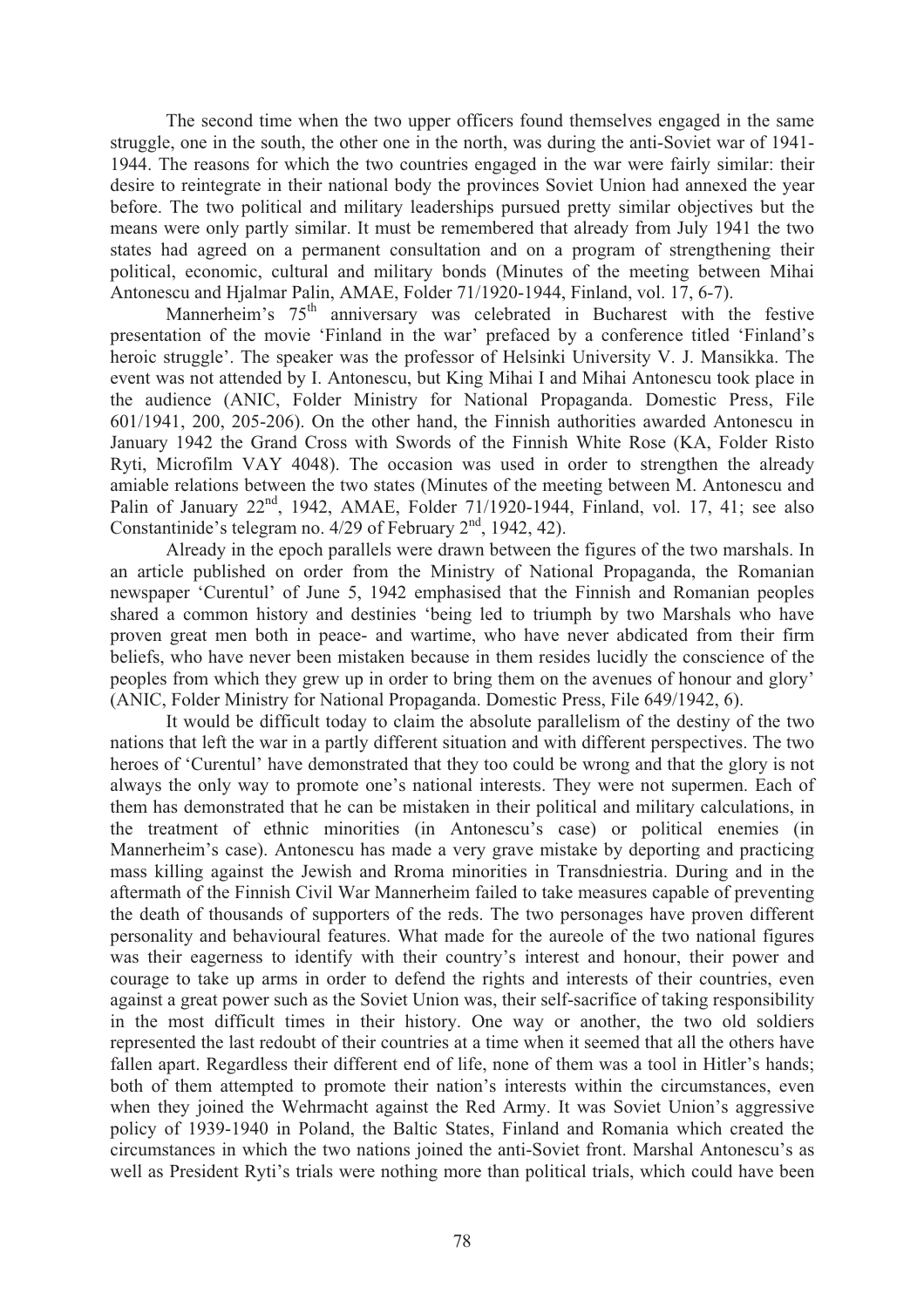easily avoided if, for instance, Antonescu would have concluded the armistice agreement with the USSR. Antonescu's real guilt might have been easily obscured. By his politics in contrast with the international conventions Soviet Union had signed, Stalin have made it possible the joining of peoples with different cultures and traditions such as the Finnish and the Romanian peoples to Hitler's aggressive war against Soviet Union and drew close once more the figures of the two soldiers Antonescu and Mannerheim.

The figure of the two marshals was used as an "excuse" in order to advance the Romanian – Finnish relations. Although they were not the only supporters of an intimacy between the two countries, other figures such as Witting, Ramsay, M. Antonescu and some others also supporting or even contributing to the initiation of this trend, by their past memories (Mannerheim) and their foreign policy objectives (Antonescu, Mannerheim) the two army and political leaders have greatly contributed to the progress of the Romanian – Finnish relations. This is not to say that the systemic level played no role at all. Mannerheim had positive feelings about Romania even before the World War II and contributed to the enhancement of the Finnish – Romanian relations, but no considerable progress was achieved. Truly, he was not a decision maker at the time. Nevertheless, it can be safely argued that it was the international circumstances which created the favourable frame for developing these bonds. It is in this context that the personality of the two marshals played a positive role in furthering the Romanian – Finnish relationship.

## **BIBLIOGRAPHY**

**A. Primary sources:** 

*A. Finnish archives:* 

*a. Kansallisarkisto – The Finnish National Archive(KA):* 

*-* Folder Risto Ryti, Microfilm VAY 4048

*B. Romanian archives:* 

*a. Arhivele Ministerului Afacerilor Externe ale României - The Archive of the Romanian Ministry of Foreign Affairs (AMAE):* 

*-* Folder 71/1920-1944, Finland, Volume 17,

b. Arhivele Nationale Istorice Centrale (The Romanian National Historical Central Archives, hereafter, ANIC):

- Folder Ministry for National Propaganda. Domestic Press, File 601/1941, File 649/1942.

## **B. Literature:**

Apahideanu I., 2006, *Problema nivelurilor de analiz în rela!iile interna!ionale*, in Andrei Miroiu, Radu-Sebastian Ungureanu (coord.), *Manual de relatii internationale*, Editura Polirom, Iași, 2006.

Barbul Ghe., 1992, *Al treilea om al Axei. Memorial Antonescu*, ed. V.F. Dobrinescu, Institutul European, Iasi.

Beldiman D., 2002, Mișcarea legionară și armata, in Gheorghe Buzatu (coordonator), *Mare*șalul Antonescu la judecata istoriei, Editura Mica Valahie, București.

Dobrinescu V.F., Dumitrescu H., 2002, *Pentru cauza Basarabiei, 1917-1918*, in Gheorghe Buzatu (coordonator), *Maresalul Antonescu la judecata istoriei*, Editura Mica Valahie, Bucuresti.

Duțu Al., Dobre F., 2002, Mareșalul Ion Antonescu, in Gheorghe Buzatu (coordonator), *Mareșalul Antonescu la judecata istoriei*, Editura Mica Valahie, București.